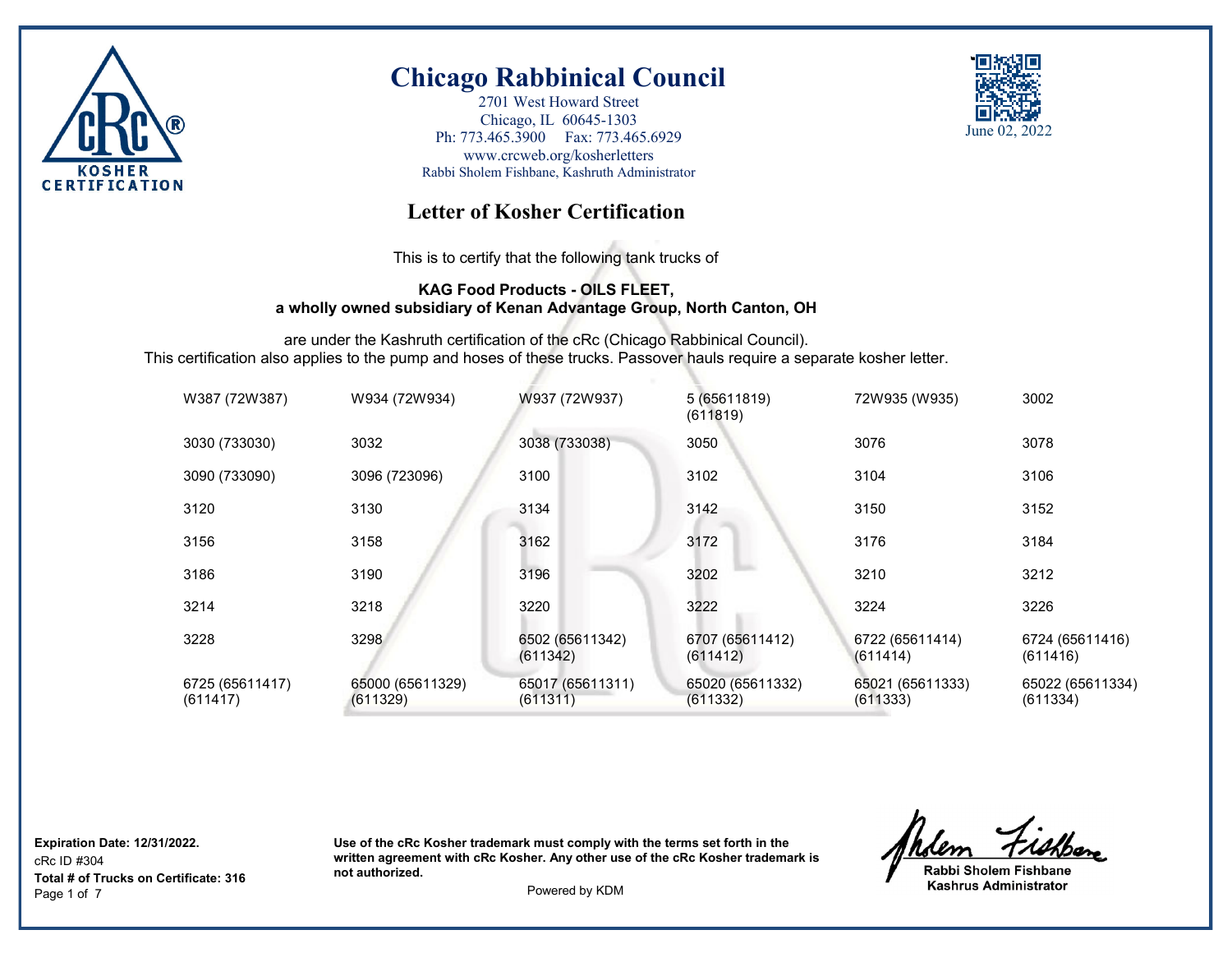

2701 West Howard Street Chicago, IL 60645-1303 Ph: 773.465.3900 Fax: 773.465.6929 www.crcweb.org/kosherletters Rabbi Sholem Fishbane, Kashruth Administrator



## **Letter of Kosher Certification**

This is to certify that the following tank trucks of

#### **KAG Food Products - OILS FLEET, a wholly owned subsidiary of Kenan Advantage Group, North Canton, OH**

are under the Kashruth certification of the cRc (Chicago Rabbinical Council). This certification also applies to the pump and hoses of these trucks. Passover hauls require a separate kosher letter.

| 65023 (65611335) | 65024 (65611336) | 65025 (65611337) | 65026 (65611338) | 65030 (65611343) | 65032 (65611345) |
|------------------|------------------|------------------|------------------|------------------|------------------|
| (611335)         | (611336)         | (611337)         | (611338)         | (611343)         | (611345)         |
| 65033 (65611346) | 65035 (65611347) | 65036 (65611348) | 65039 (65611351) | 65040 (65611352) | 65042 (65611354) |
| (611346)         | (611347)         | (611348)         | (611351)         | (611352)         | (611354)         |
| 65043 (65611355) | 65046 (65611357) | 65048 (65611359) | 65049 (65611360) | 65051 (65611362) | 65055 (65611366) |
| (611355)         | (611357)         | (611359)         | (611360)         | (611362)         | (611366)         |
| 65056 (65611367) | 65057 (65611368) | 65059 (65611370) | 65060 (65611372) | 65063 (65611374) | 65064 (65611375) |
| (611367)         | (611368)         | (611370)         | (611372)         | (611374)         | (611375)         |
| 65066 (65611377) | 65069 (65611380) | 65073 (65611383) | 65075 (65611385) | 65076 (65611386) | 65078 (65611388) |
| (611377)         | (611380)         | (611383)         | (611385)         | (611386)         | (611388)         |
| 65080 (65611391) | 65081 (65611392) | 65082 (65611393) | 65084 (65611395) | 65085 (65611396) | 65087 (65611398) |
| (611391)         | (611392)         | (611393)         | (611395)         | (611396)         | (611398)         |
| 65088 (65611399) | 67001 (65611404) | 67002 (65611405) | 67003 (65611406) | 67004 (65611407) | 67005 (65611408) |
| (611399)         | (611404)         | (611405)         | (611406)         | (611407)         | (611408)         |
| 67006 (65611409) | 70001 (65711422) | 70002 (65711423) | 70003 (65711424) | 70004 (65711425) | 70005 (65711426) |
| (611409)         | (711422)         | (711423)         | (711424)         | (711425)         | (711426)         |

**Expiration Date: 12/31/2022.**

cRc ID #304 Page 2 of 7 Powered by KDM **Total # of Trucks on Certificate: 316**

Rabbi Sholem Fishbane **Kashrus Administrator**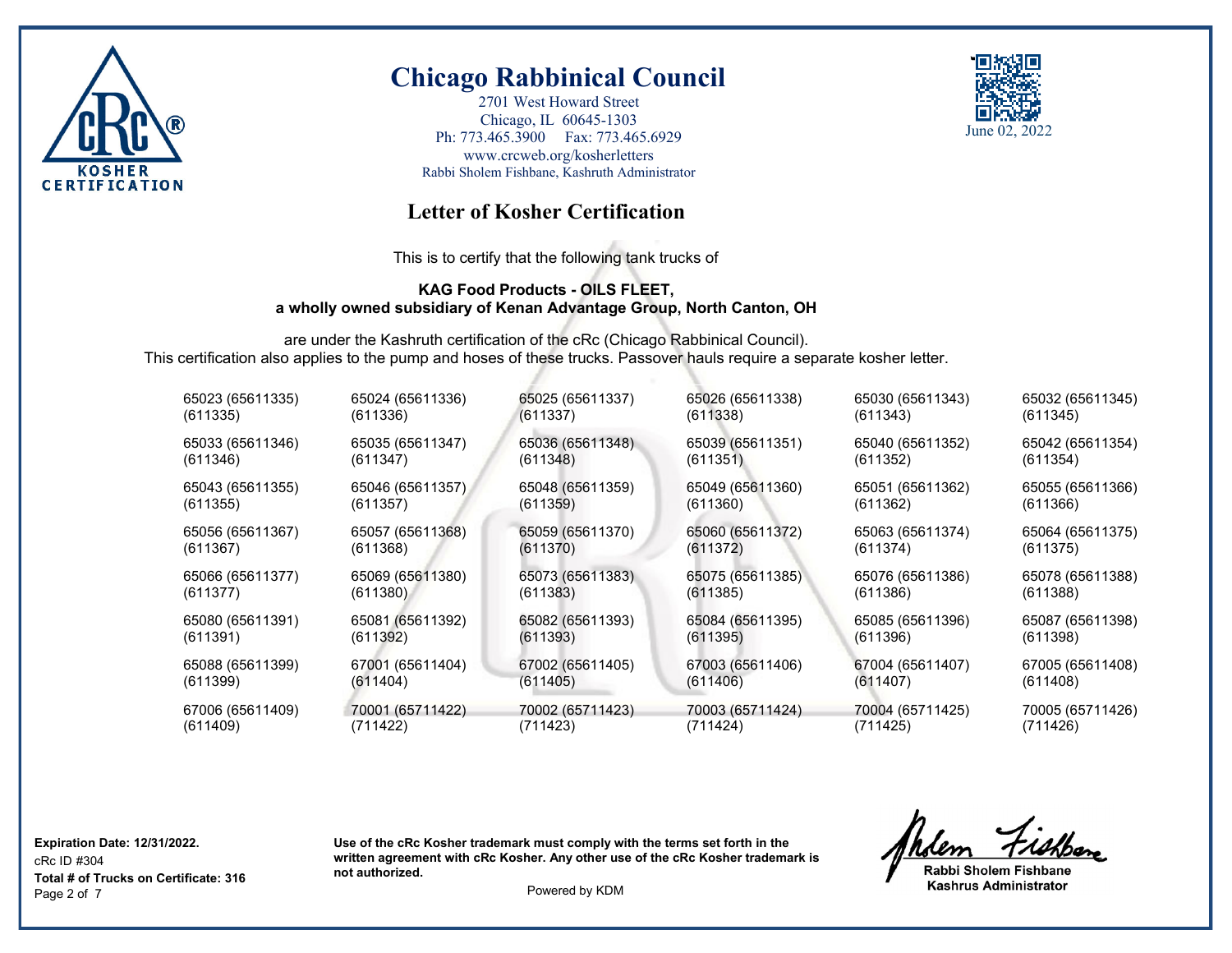

2701 West Howard Street Chicago, IL 60645-1303 Ph: 773.465.3900 Fax: 773.465.6929 www.crcweb.org/kosherletters Rabbi Sholem Fishbane, Kashruth Administrator



## **Letter of Kosher Certification**

This is to certify that the following tank trucks of

### **KAG Food Products - OILS FLEET, a wholly owned subsidiary of Kenan Advantage Group, North Canton, OH**

are under the Kashruth certification of the cRc (Chicago Rabbinical Council). This certification also applies to the pump and hoses of these trucks. Passover hauls require a separate kosher letter.

| 70006 (65711427) | 70008 (65711429) | 65611723 (39391)     | 65611725 (39385) | 65611726 (39395) | 65611727             |
|------------------|------------------|----------------------|------------------|------------------|----------------------|
| (711427)         | (711429)         | (611723)             | (611725)         | (611726)         | $(38867)$ $(611727)$ |
| 65613163         | 65613164         | 65613196             | 65613211         | 65613212         | 65613213             |
| (613163)         | (613164)         | (613196)             | (613211)         | (613212)         | (613213)             |
| 65613214         | 65613809         | 65613810             | 65613811         | 65613923         | 65613924             |
| (613214)         | (613809)         | (613810)             | (613811)         | (613923)         | (613924)             |
| 65614170         | 65614171 (1609)  | 65614173<br>(614173) | 65614177 (W078)  | 65614178 (W933)  | 65614412<br>(614412) |
| 65614442         | 65614443         | 65614444             | 65614445         | 65711282 (1010)  | 65711283 (1020)      |
| (614442)         | (614443)         | (614444)             | (614445)         | (711282)         | (711283)             |
| 65711297 (8000)  | 65711298 (9090)  | 65711299 (9100)      | 65711300 (9110)  | 65711301 (9120)  | 65711302 (9130)      |
| (711297)         | (711298)         | (711299)             | (711300)         | (711301)         | (711302)             |
| 65711303 (9140)  | 65711304 (9150)  | 65711305 (4300)      | 65711306 (4700)  | 65711307 (4900)  | 65711310 (5400)      |
| (711303)         | (711304)         | (711305)             | (711306)         | (711307)         | (711310)             |
| 65711311 (5500)  | 65711313 (5600)  | 65711317 (5800)      | 65711319 (5900)  | 65711323 (6200)  | 65711325 (6300)      |
| (711311)         | (711313)         | (711317)             | (711319)         | (711323)         | (711325)             |

**Expiration Date: 12/31/2022.**

cRc ID #304 Page 3 of 7 Powered by KDM **Total # of Trucks on Certificate: 316**

Rabbi Sholem Fishbane **Kashrus Administrator**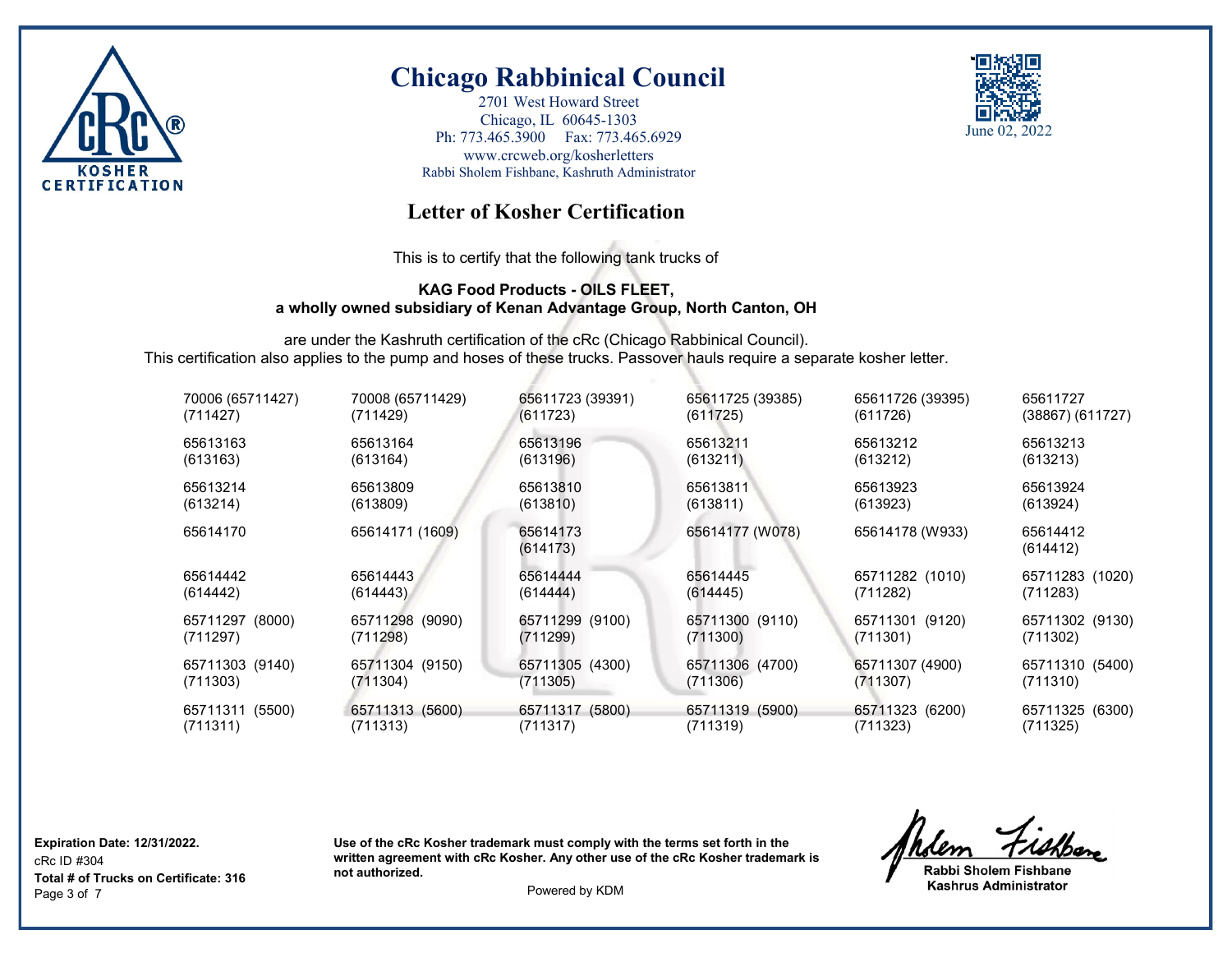

2701 West Howard Street Chicago, IL 60645-1303 Ph: 773.465.3900 Fax: 773.465.6929 www.crcweb.org/kosherletters Rabbi Sholem Fishbane, Kashruth Administrator



## **Letter of Kosher Certification**

This is to certify that the following tank trucks of

#### **KAG Food Products - OILS FLEET, a wholly owned subsidiary of Kenan Advantage Group, North Canton, OH**

are under the Kashruth certification of the cRc (Chicago Rabbinical Council). This certification also applies to the pump and hoses of these trucks. Passover hauls require a separate kosher letter.

| 65711328 (6500) | 65711401 (6600) | 65711403 (6700) | 65711419 (6800) | 65711421 (7000) | 65711430 (7100) |
|-----------------|-----------------|-----------------|-----------------|-----------------|-----------------|
| (711328)        | (711401)        | (711403)        | (711419)        | (711421)        | (711430)        |
| 65711431 (7300) | 65711432 (7400) | 65711433 (7500) | 65711434 (7600) | 65711435 (7610) | 65711436 (7620) |
| (711431)        | (711432)        | (711433)        | (711434)        | (711435)        | (711436)        |
| 65711437 (7630) | 65711438 (7670) | 65711439 (7680) | 65711440 (7700) | 65711441 (7710) | 65711443 (7730) |
| (711437)        | (711438)        | (711439)        | (711440)        | (711441)        | (711443)        |
| 65711444 (7740) | 65711446 (7760) | 65711447 (7770) | 65711448 (7780) | 65711449 (7790) | 65711450 (7810) |
| (711444)        | (711446)        | (711447)        | (711448)        | (711449)        | (711450)        |
| 65711451 (7820) | 65711452 (7830) | 65711453 (7840) | 65711454 (7850) | 65711455 (7860) | 65711456 (7870) |
| (711451)        | (711452)        | (711453)        | (711454)        | (711455)        | (711456)        |
| 65711457 (7890) | 65711458 (7910) | 65711459 (7930) | 65711460 (7940) | 65711461 (7960) | 65711462 (7970) |
| (711457)        | (711458)        | (711459)        | (711460)        | (711461)        | (711462)        |
| 65711463 (7980) | 65711464 (8010) | 65711465 (8020) | 65711466 (8040) | 65711467 (8070) | 65711468 (8090) |
| (711463)        | (711464)        | (711465)        | (711466)        | (711467)        | (711468)        |
| 65711469 (8100) | 65711470 (8150) | 65711471 (8160) | 65711472 (8220) | 65711473 (8230) | 65711474 (8240) |
| (711469)        | (711470)        | (711471)        | (711472)        | (711473)        | (711474)        |

**Expiration Date: 12/31/2022.**

cRc ID #304 Page 4 of 7 Powered by KDM **Total # of Trucks on Certificate: 316**

Rabbi Sholem Fishbane **Kashrus Administrator**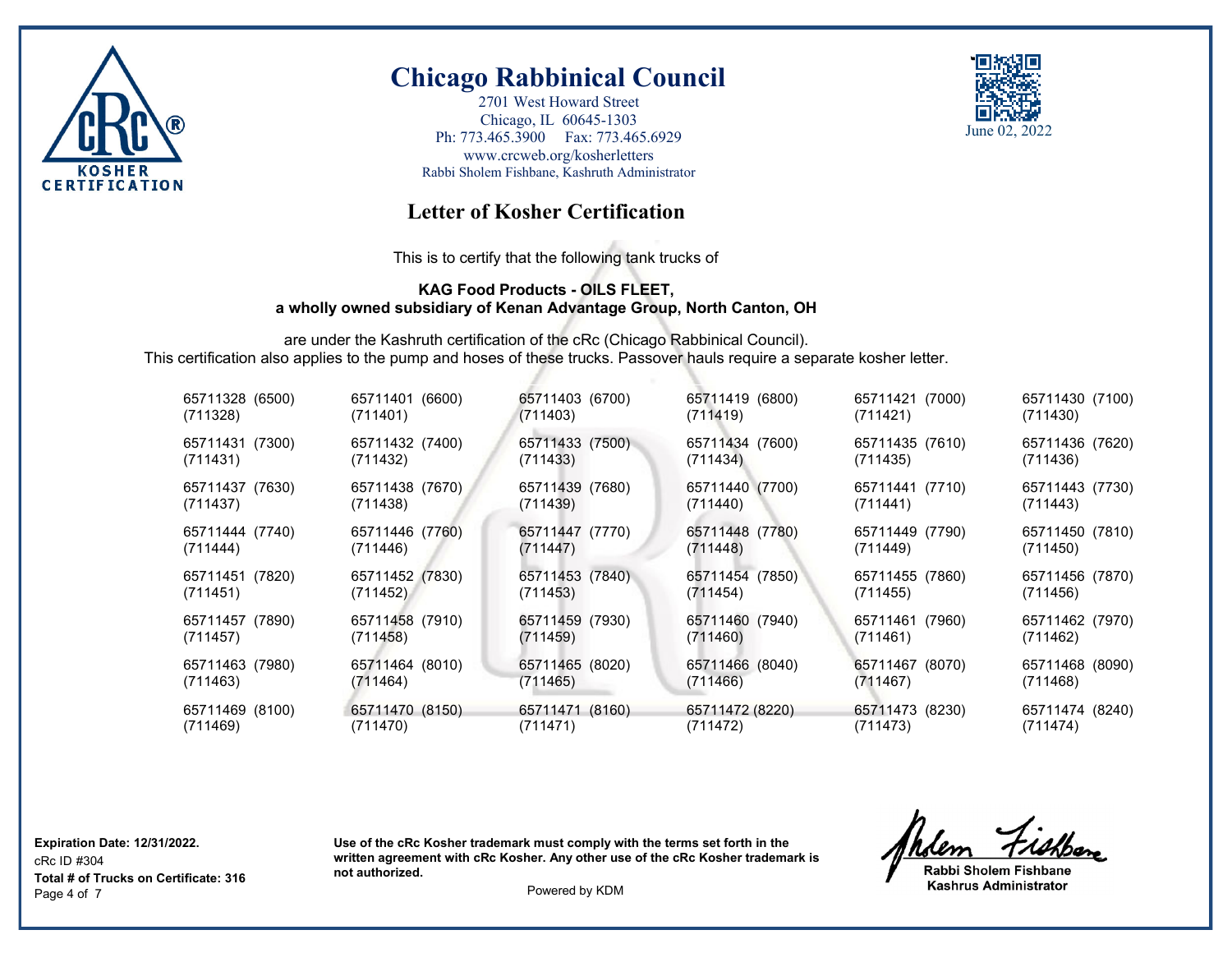

2701 West Howard Street Chicago, IL 60645-1303 Ph: 773.465.3900 Fax: 773.465.6929 www.crcweb.org/kosherletters Rabbi Sholem Fishbane, Kashruth Administrator



## **Letter of Kosher Certification**

This is to certify that the following tank trucks of

#### **KAG Food Products - OILS FLEET, a wholly owned subsidiary of Kenan Advantage Group, North Canton, OH**

are under the Kashruth certification of the cRc (Chicago Rabbinical Council). This certification also applies to the pump and hoses of these trucks. Passover hauls require a separate kosher letter.

| 65711475 (8250)  | 65711476 (8260)  | 65711477         | 65711478 (8280) | 65711479 (8290) | 65711480 (8300) |
|------------------|------------------|------------------|-----------------|-----------------|-----------------|
| (711475)         | (711476)         | (711477)         | (711478)        | (711479)        | (711480)        |
| 65711481 (8310)  | 65711482 (8320)  | 65711483 (8330)  | 65711484 (8340) | 65711486 (8360) | 65711487 (8370) |
| (711481)         | (711482)         | (711483)         | (711484)        | (711486)        | (711487)        |
| 65711488 (8380)  | 65711489 (8390)  | 65711490 (8400)  | 65711491 (8410) | 65711492 (8420) | 65711493 (8430) |
| (711488)         | (711489)         | (711490)         | (711491)        | (711492)        | (711493)        |
| 65711494 (8440)  | 65711495 (8450)  | 65711496 (8460)  | 65711497 (8470) | 65711498 (8480) | 65711499 (8490) |
| (711494)         | (711495)         | (711496)         | (711497)        | (711498)        | (711499)        |
| 65711501 (8510)  | 65711502 (8520)  | 65711503 (8530)  | 65711504 (8540) | 65711505 (8550) | 65711506 (8560) |
| (711501)         | (711502)         | (711503)         | (711504)        | (711505)        | (711506)        |
| 65711507 (8570)  | 65711508 (8580)  | 65711509 (9000)  | 65711510 (9010) | 65711511 (9020) | 65711512 (9030) |
| (711507)         | (711508)         | (711509)         | (711510)        | (711511)        | (711512)        |
| 65711513 (9040)  | 65711514 (9050)  | 65711516 (9070)  | 65711517 (9080) | 65711707 (1030) | 65711708 (1040) |
| (711513)         | (711514)         | (711516)         | (711517)        | (711707)        | (711708)        |
| 65711713         | 65711714         | 65711715 (34763) | 65712008        | 65712009        | 65712010        |
| (34761) (711713) | (34762) (711714) | (711715)         | (712008)        | (712009)        | (712010)        |

**Expiration Date: 12/31/2022.**

cRc ID #304 Page 5 of 7 Powered by KDM **Total # of Trucks on Certificate: 316**

Rabbi Sholem Fishbane **Kashrus Administrator**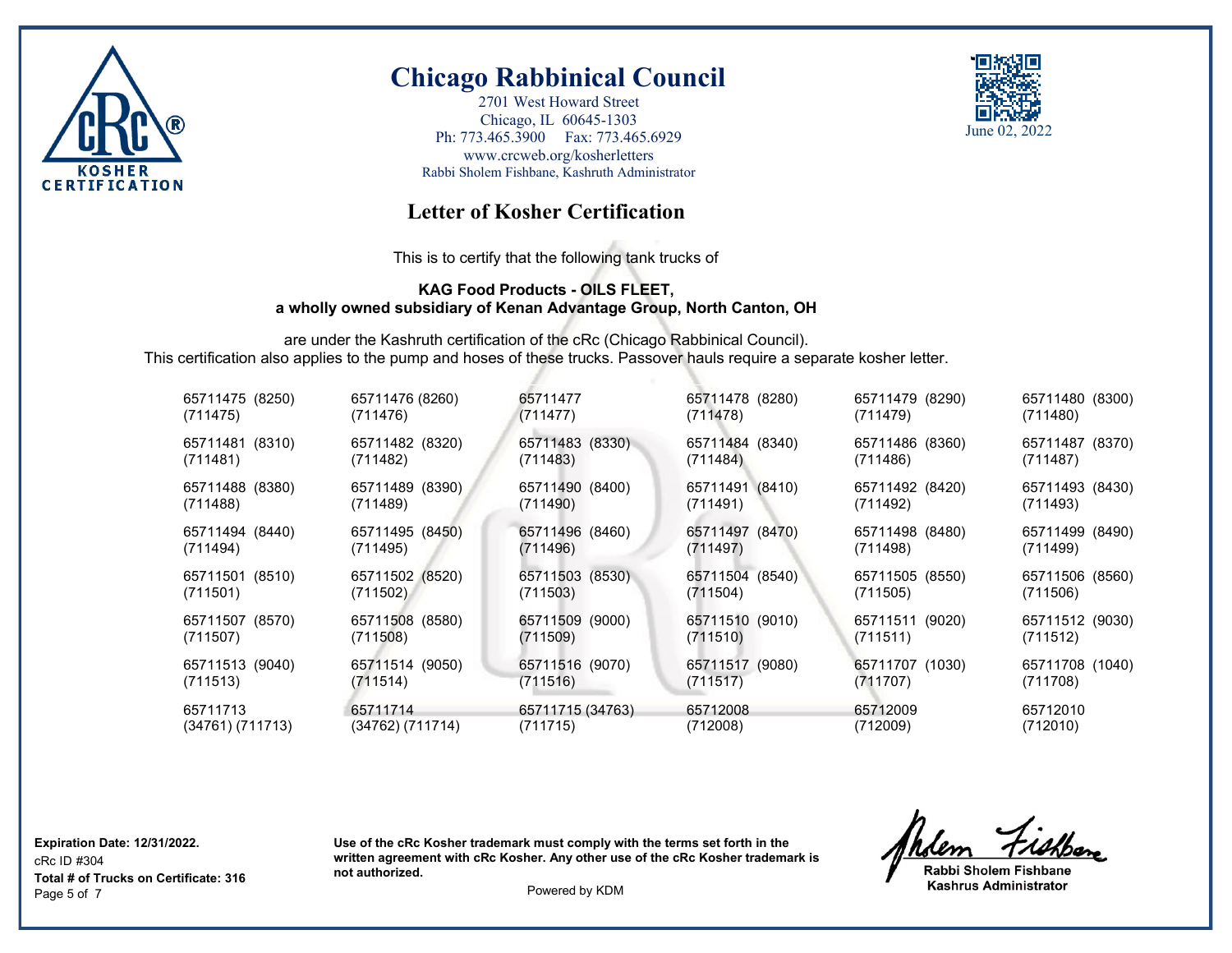

2701 West Howard Street Chicago, IL 60645-1303 Ph: 773.465.3900 Fax: 773.465.6929 www.crcweb.org/kosherletters Rabbi Sholem Fishbane, Kashruth Administrator



## **Letter of Kosher Certification**

This is to certify that the following tank trucks of

### **KAG Food Products - OILS FLEET, a wholly owned subsidiary of Kenan Advantage Group, North Canton, OH**

are under the Kashruth certification of the cRc (Chicago Rabbinical Council). This certification also applies to the pump and hoses of these trucks. Passover hauls require a separate kosher letter.

| 65712011 | 65712012 | 65712014 | 65712015 | 65712016 | 65712017 |
|----------|----------|----------|----------|----------|----------|
| (712011) | (712012) | (712014) | (712015) | (712016) | (712017) |
| 65712018 | 65712019 | 65712020 | 65712021 | 65712022 | 65712023 |
| (712018) | (712019) | (712020) | (712021) | (712022) | (712023) |
| 65712024 | 65712025 | 65712026 | 65712027 | 65712562 | 65712563 |
| (712024) | (712025) | (712026) | (712027) | (712562) | (712563) |
| 65712564 | 65712565 | 65712566 | 65712567 | 65712568 | 65712569 |
| (712564) | (712565) | (712566) | (712567) | (712568) | (712569) |
| 65712570 | 65712571 | 65712938 | 65712939 | 65712940 | 65712941 |
| (712570) | (712571) | (712938) | (712939) | (712940) | (712941) |
| 65712943 | 65712944 | 65712945 | 65712946 | 65712947 | 65713198 |
| (712943) | (712944) | (712945) | (712946) | (712947) | (713198) |
| 65713199 | 65713728 | 65713729 | 65713730 | 65713731 | 65713732 |
| (713199) | (713728) | (713729) | (713730) | (713731) | (713732) |
| 65713733 | 65713734 | 65713735 | 65713736 | 65713737 | 65713775 |
| (713733) | (713734) | (713735) | (713736) | (713737) | (713775) |

**Expiration Date: 12/31/2022.**

cRc ID #304 Page 6 of 7 Powered by KDM **Total # of Trucks on Certificate: 316**

Rabbi Sholem Fishbane **Kashrus Administrator**